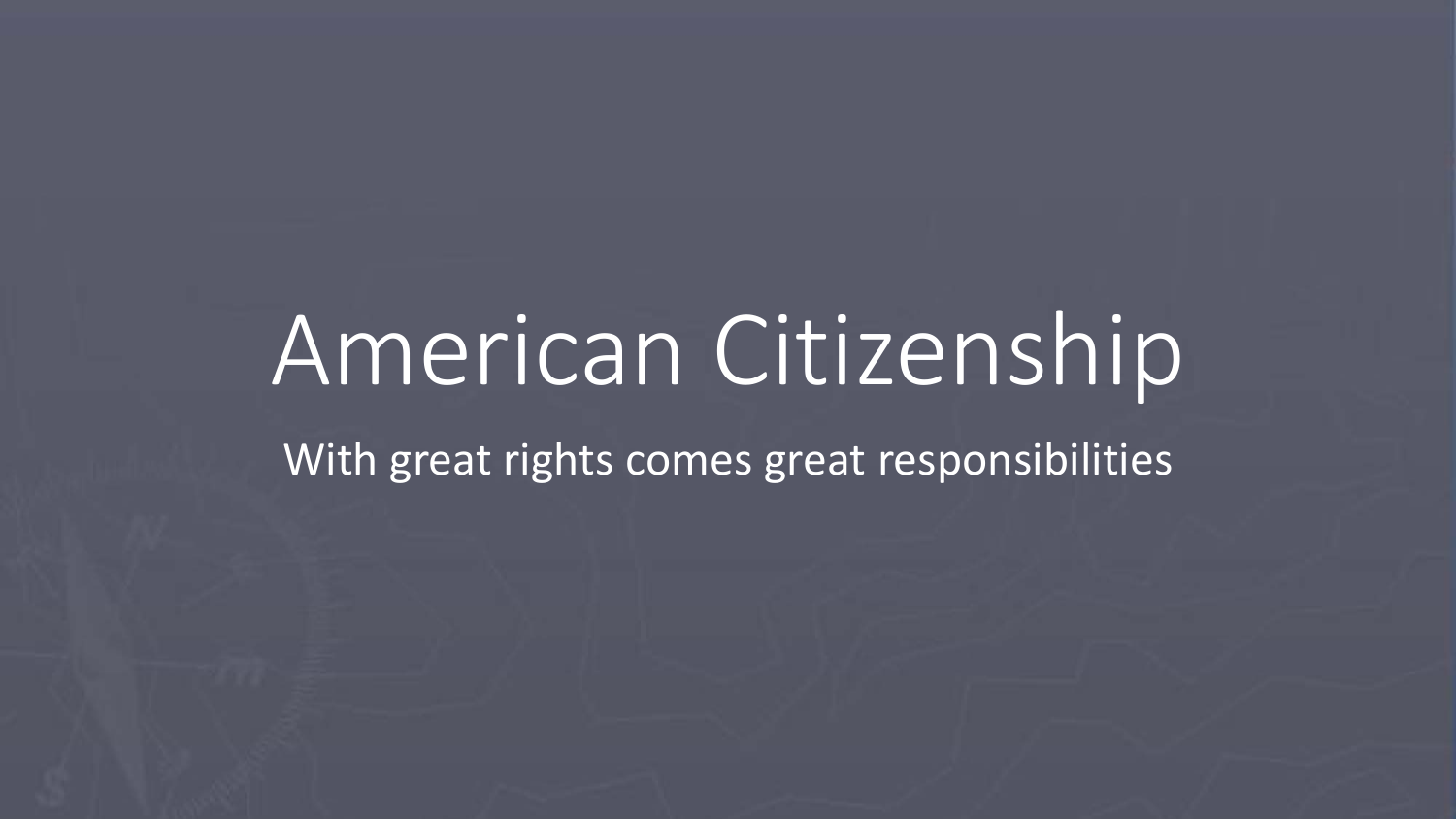#### Key Terms

- Citizenship –The status of a person recognized under the custom or law as being a legal member of a sovereign state.
- Rights Things that citizens and residents **are** legally able to do
- Responsibilities Things that **should** be done, or obligations that we fulfill voluntarily
- Duties Things that are **required** to be done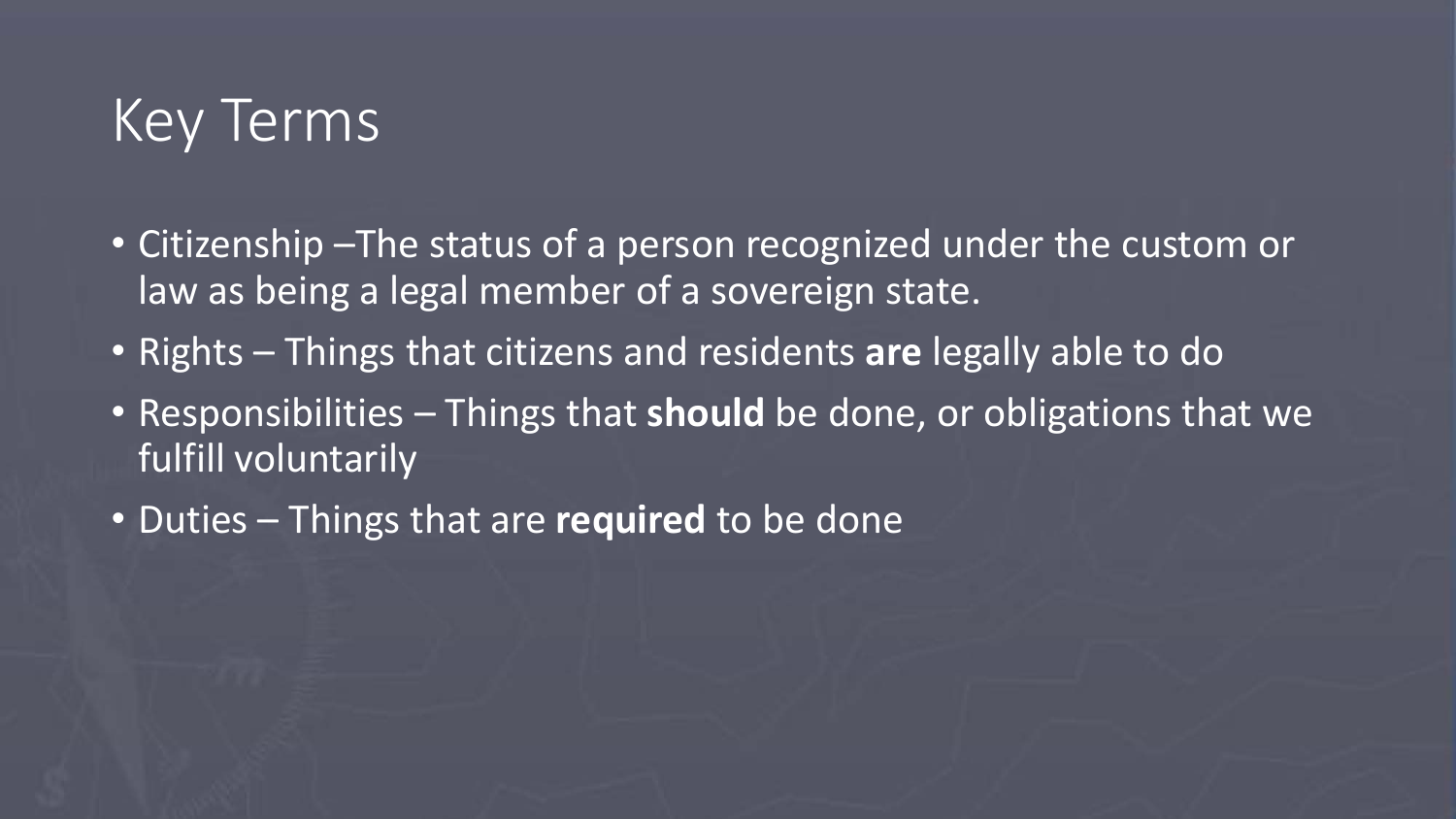# Civic Rights

- Citizens have the right to vote
- All citizens are offered the protections of the constitution
	- Freedom of Expression
	- Freedom of Religion
	- Right to a fair trial
	- Right to vote in elections
	- Right to apply for federal employment
	- Right to run for public office
	- Freedom of "Life, Liberty, and the pursuit of happiness"



Politics ought to be the part-time profession of every citizen who would protect the rights and privileges of free people and who would preserve what is good and fruitful in our national heritage.

Dwight  $D$ . Eisenhower  $-$ 

**AZQUOTES**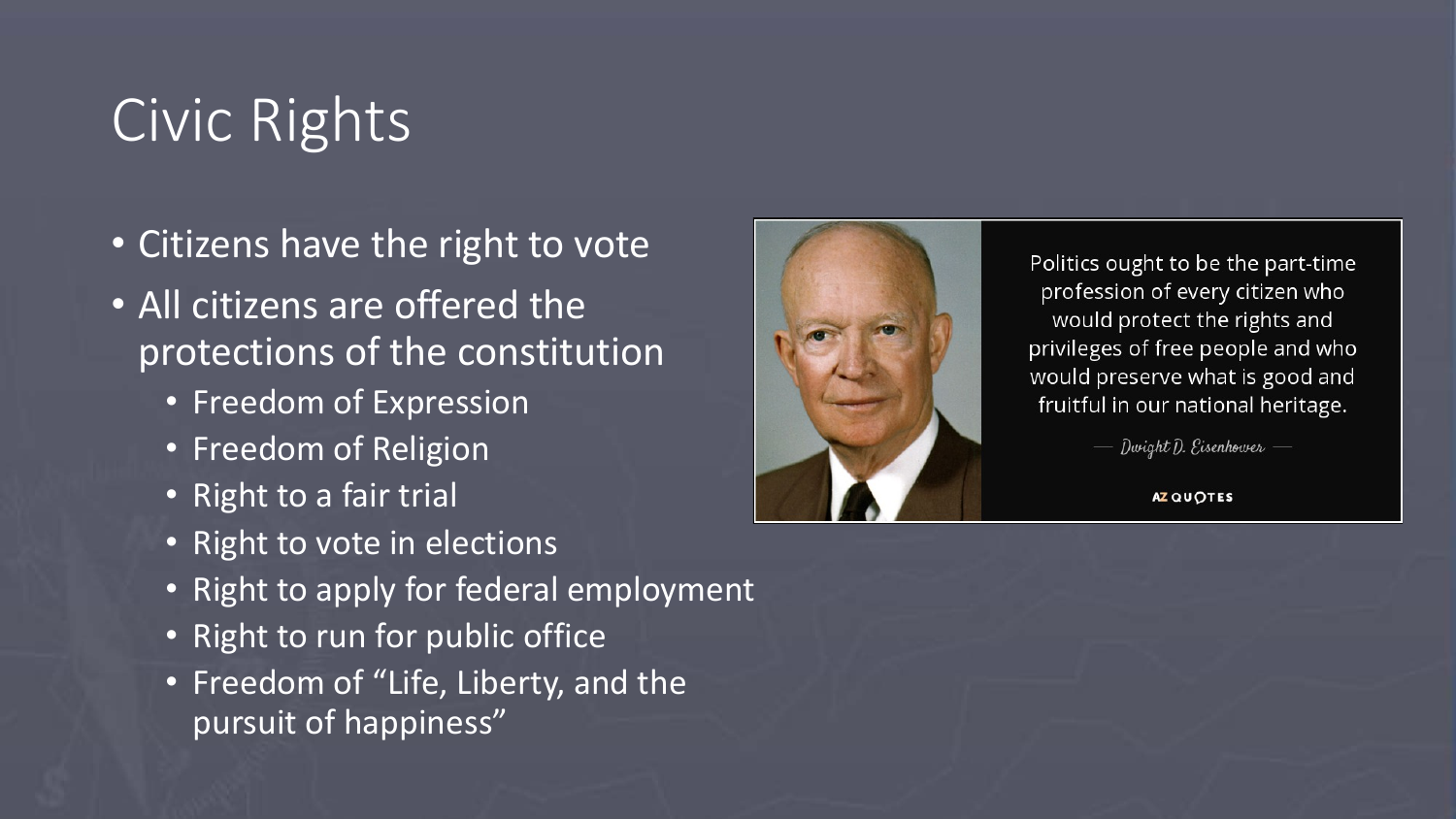## Responsibilities and Duties

- Obey the Law
- Pay Taxes
- Defend the Nation
- Serve as a Juror
- Attend School
- Be Informed
- Voice opinions
- Respect one another
- Contribute to your community

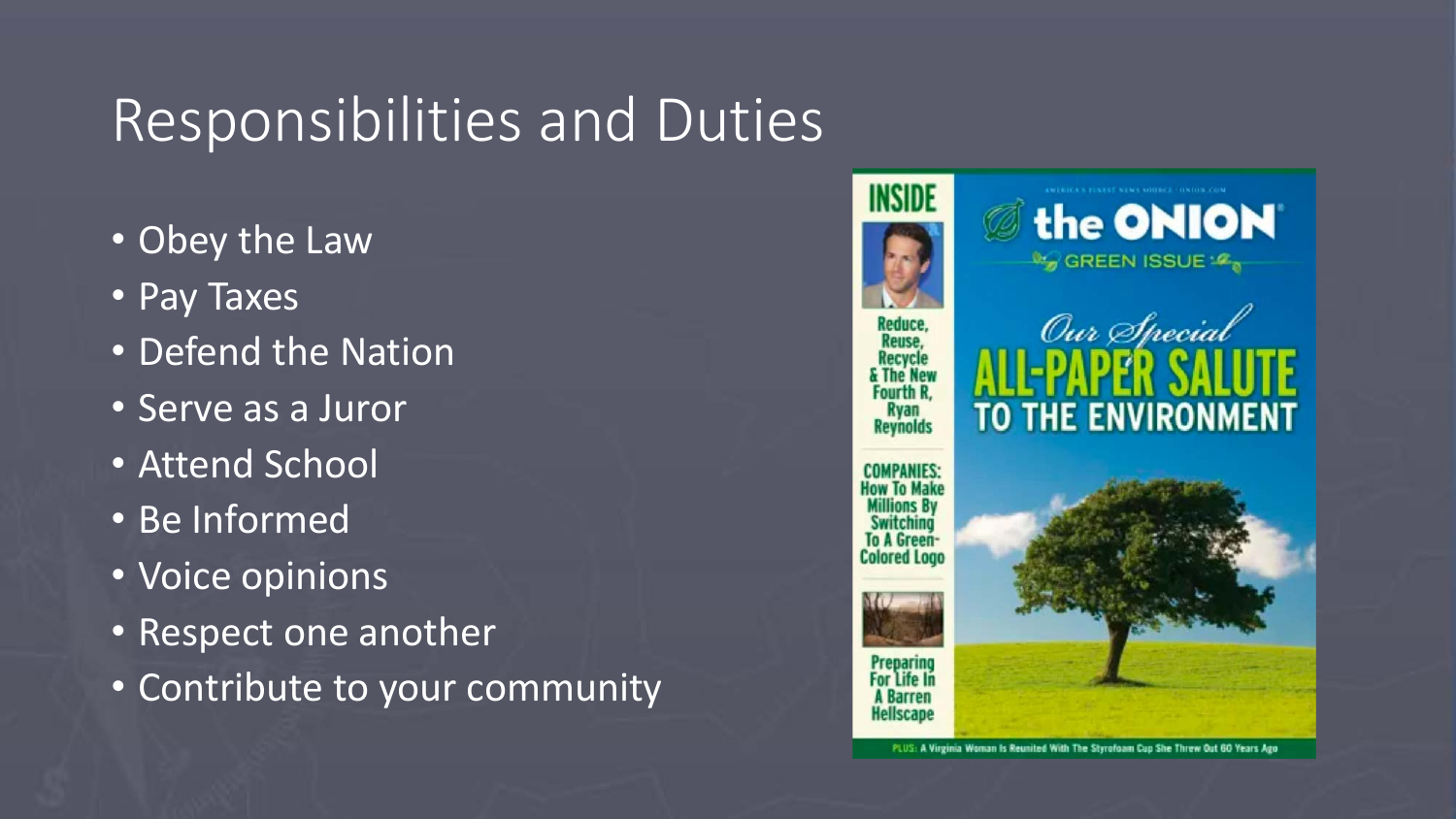## Responsibility Spotlight – Be Informed

- It is the responsibility of American citizens to be informed of local, state, and national issues so they may make informed decisions on them
	- Vote for representatives who share views
	- States use referendums to directly appeal to the people
	- People who are surprised by governmental actions have not been paying attention

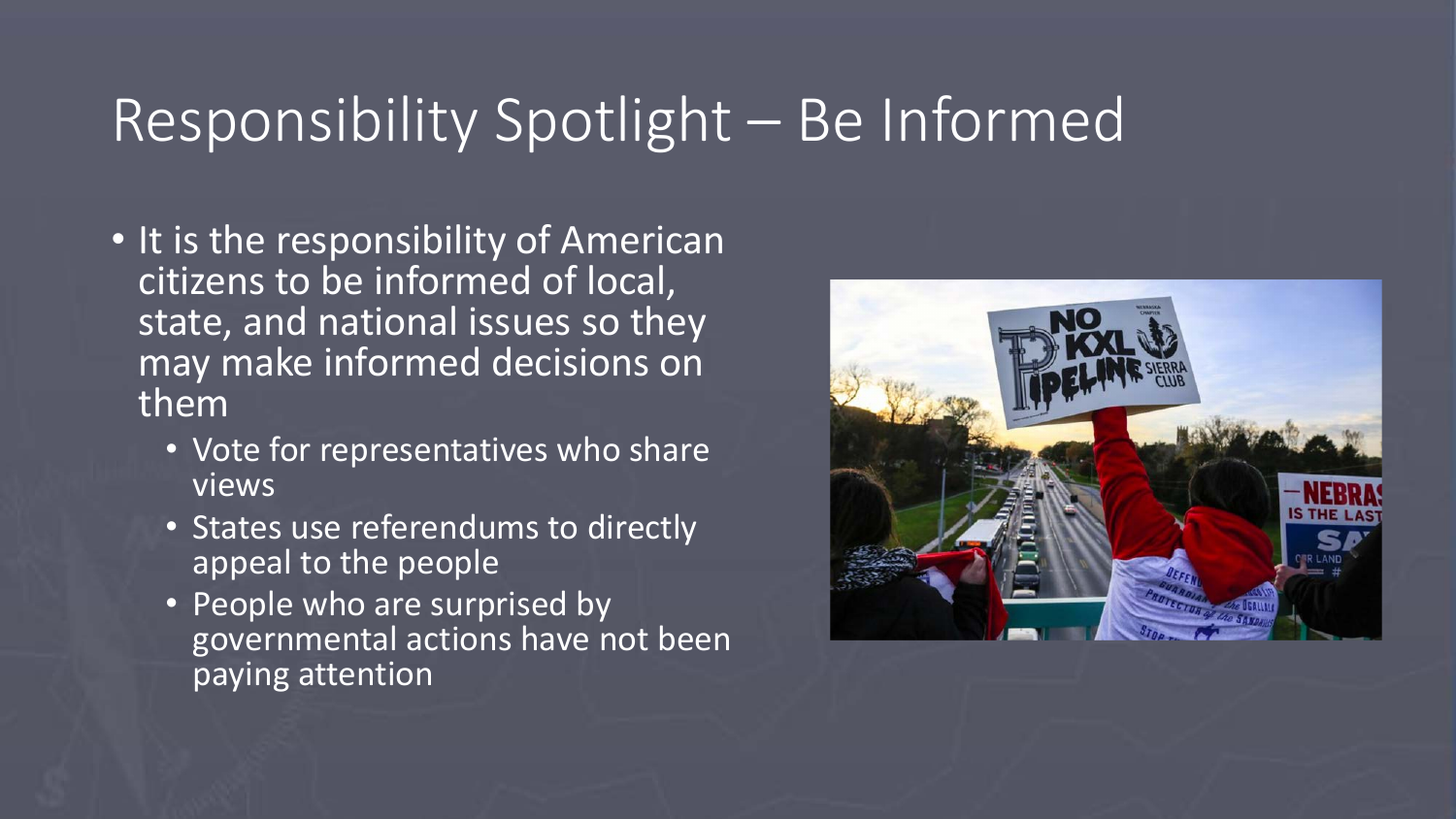#### Importance of Voting - Republicanism

- The United States is a Democratically elected constitution-based presidential federal republic
	- American citizens rarely vote directly for legislation, unless there is a referendum where representatives decide it is an issue for the citizens to vote for
	- Representatives are directly responsible to their constituents, and risk being voted out if they go against the wishes of the voting population
		- **Trustees:** Vote on topics based on their opinions on the topic with the idea that their constituents trust them to make the best decision
		- **Delegates:** Vote on topics as if they are there to represent the general will of the people who voted them into office